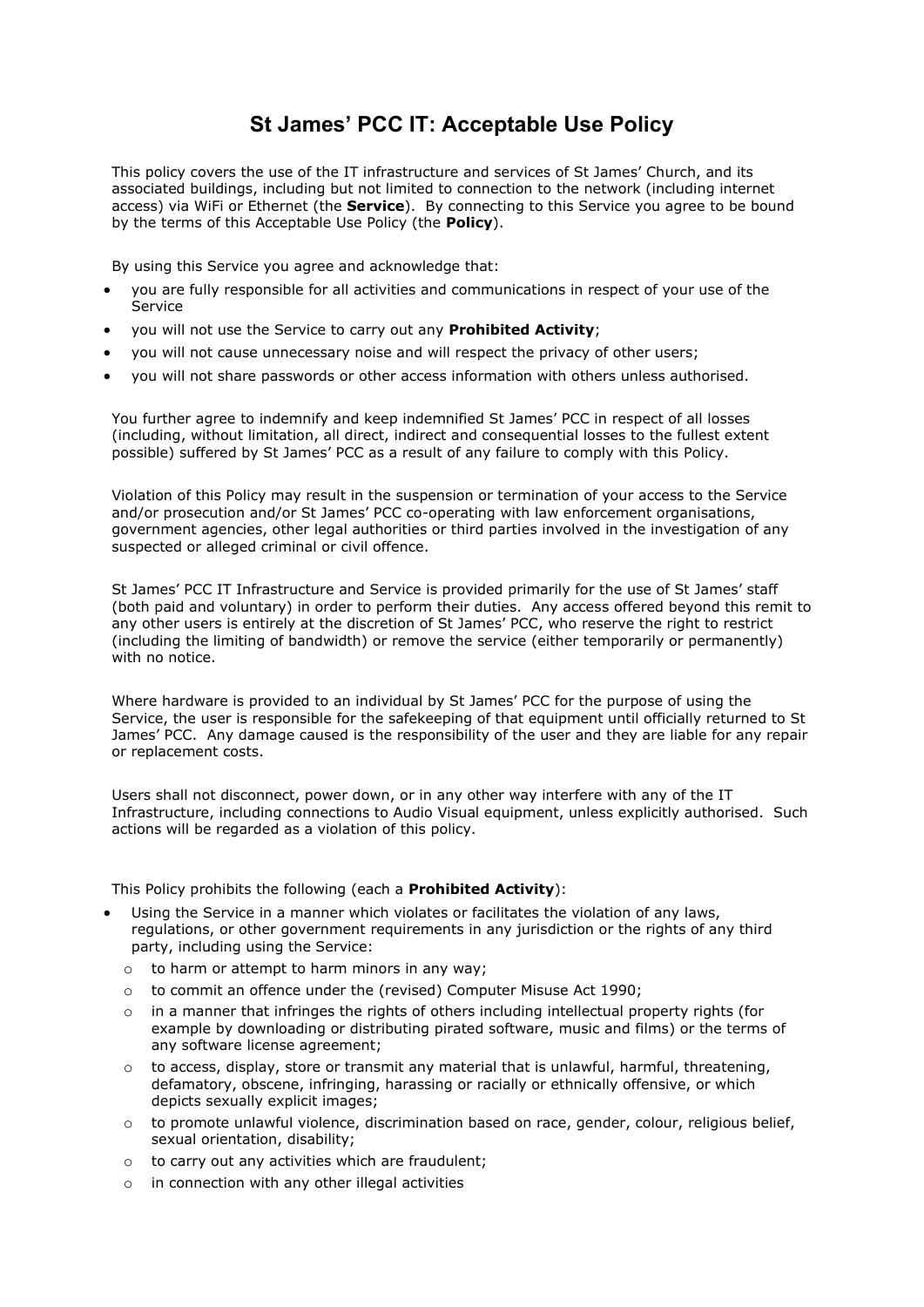- Using the Service in an immoral or improper manner including to make or send offensive, indecent, menacing, nuisance or hoax communications or to cause annoyance, inconvenience or needless anxiety;
- Using the Service to violate the security of a network, service or other system including to gain unauthorised access to computer systems of St James' PCC or of other users, or information held on them.
- Use of the Service in a manner which may damage the reputation of St James' PCC.
- Using the Service for any activity which adversely affects the ability of other users of the Service or the internet or in breach of any third-party policies for acceptable use or any other relevant internet standards (where applicable).
- Using the Service for business purposes unless otherwise agreed, or to 'spam' including sending any unsolicited emails and collecting the responses of unsolicited emails
- Reselling the Service (whether for profit or otherwise)

Disclaimer

- St James' PCC does not guarantee that the Service will be compatible with your equipment, or warrant that the Service will be available at all times, uninterrupted, error-free, or free of viruses or other harmful components, although it shall take reasonable steps to provide the best Service it can.
- St James' PCC accepts no liability for any data or content that you access or receive via the Service
- St James' PCC reserves the right to monitor all use, including websites visited, for the purpose of helping to improve the Service and ensure users abide by the Policy. St James' PCC will not use any personal information in the log for any other purpose but may disclose such information to other people or organisations where reasonable in relation to the investigation of any suspected or alleged criminal or civil offence and in accordance with the Data Protection Act 1998 and other applicable laws.
- St James' PCC reserves the right to block access to sites which it deems would constitute a breach of this policy. Continued attempts to access blocked sites will be considered a violation of the policy.
- St James' PCC is not responsible for the privacy or security of your activities and, in particular, urges caution when undertaking financial transactions online. Online financial transactions are carried out at your own risk and St James' PCC does not accept any liability for any loss of any kind (including, without limitation, direct, indirect and consequential loss) that may arise from the use of the Services in connection with such transactions.
- St James' PCC is not responsible for the safety, security, configuration or integrity of any of your equipment or data used to access the Services. It is your responsibility to provide adequate security for your equipment, including anti-virus software. Use of the Service with your equipment and data is entirely at your own risk, and St James' PCC does not accept any liability for any loss of or damage to equipment and data (including, without limitation, indirect and consequential loss) that may arise through the use of the Service.
- Nothing in this Policy shall limit St James' PCC's liability for fraudulent misrepresentation or death or injury caused by the negligence of St James' PCC or any of its employees, agents, officers or subcontractors.